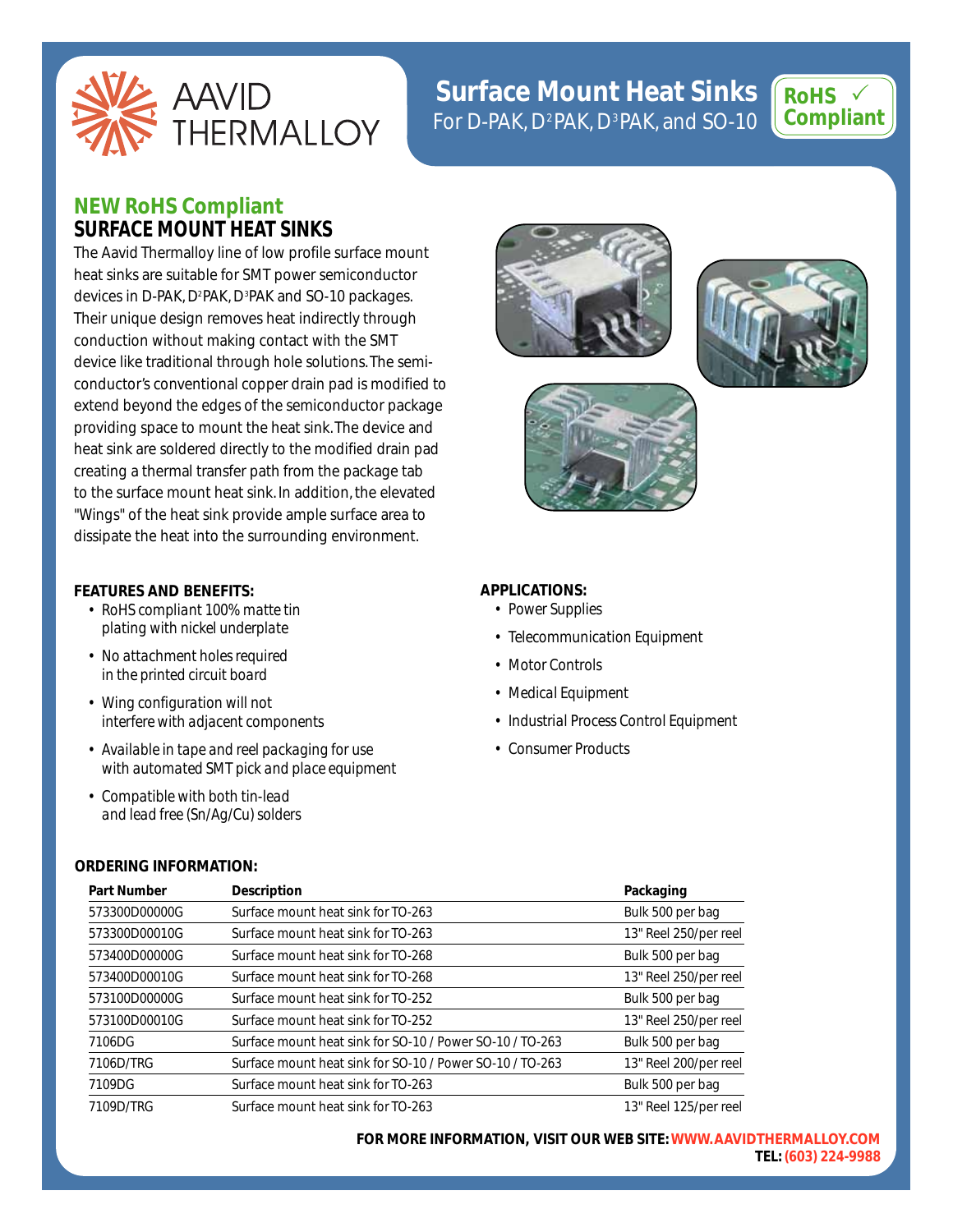

Part Number 573300 Heat Sink for D<sup>2</sup>PAK (TO-263)







Refer to Figures A and B on back page for device footprint information

# Part Number 7109 Heat Sink for D2 PAK (TO-263)





Refer to Figure D on back page for device footprint information

# Part Number 7106

Heat Sink for D?PAK (TO-263), SO-10, and Power SO-10™ (MO-184)







Refer to Figure C on back page for device footprint information

**FOR MORE INFORMATION, VISIT OUR WEB SITE:WWW.AAVIDTHERMALLOY.COM TEL: (603) 224-9988**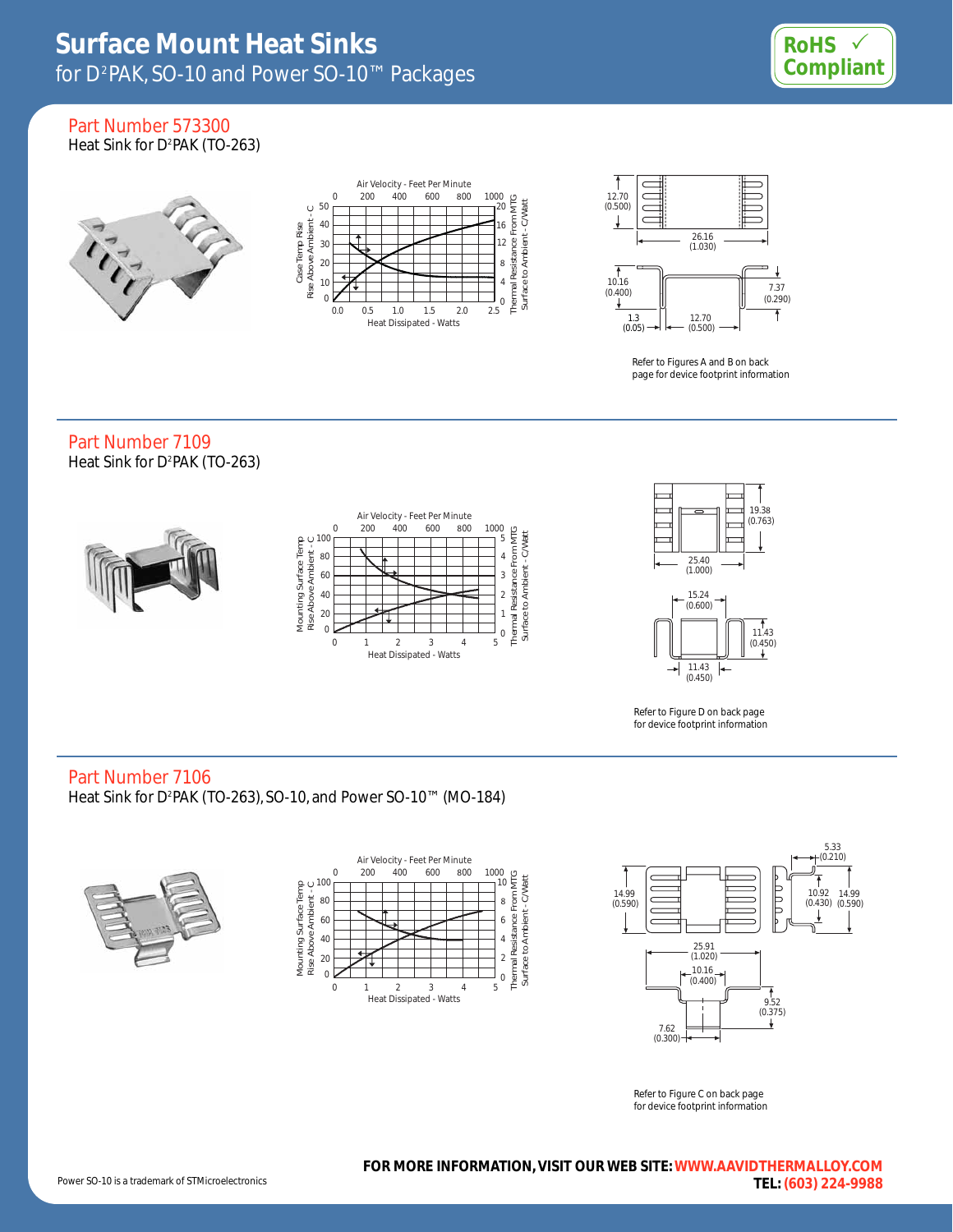

# Part Number 573400 Heat Sink for D<sup>3</sup>PAK (TO-268)





Refer to Figures A and B on back page for device footprint information

# Part Number 573100 Heat Sink for D-PAK (TO-252)







Refer to Figures A and B on back page for device footprint information

# Tape and Reel Information



| <b>PART NUMBER</b> | "А"         | $^{\prime\prime}$ B $^{\prime\prime}$ | "C"         | "D"       |
|--------------------|-------------|---------------------------------------|-------------|-----------|
| 7106D/TRG          | 44.0 (1.73) | 40.4 (1.59)                           | 24.0 (0.94) | 4.0(0.16) |
| 7109D/TRG          | 44.0 (1.73) | 40.4 (1.59)                           | 36.0(1.42)  | 4.0(0.16) |
| 573100D00010G      | 44.0 (1.73) | 40.4 (1.59)                           | 16.0(0.63)  | 4.0(0.16) |
| 573300D00010G      | 44.0 (1.73) | 40.4 (1.59)                           | 24.0 (0.94) | 4.0(0.16) |
| 573400D00010G      | 44.0 (1.73) | 40.4 (1.59)                           | 24.0 (0.94) | 4.0(0.16) |